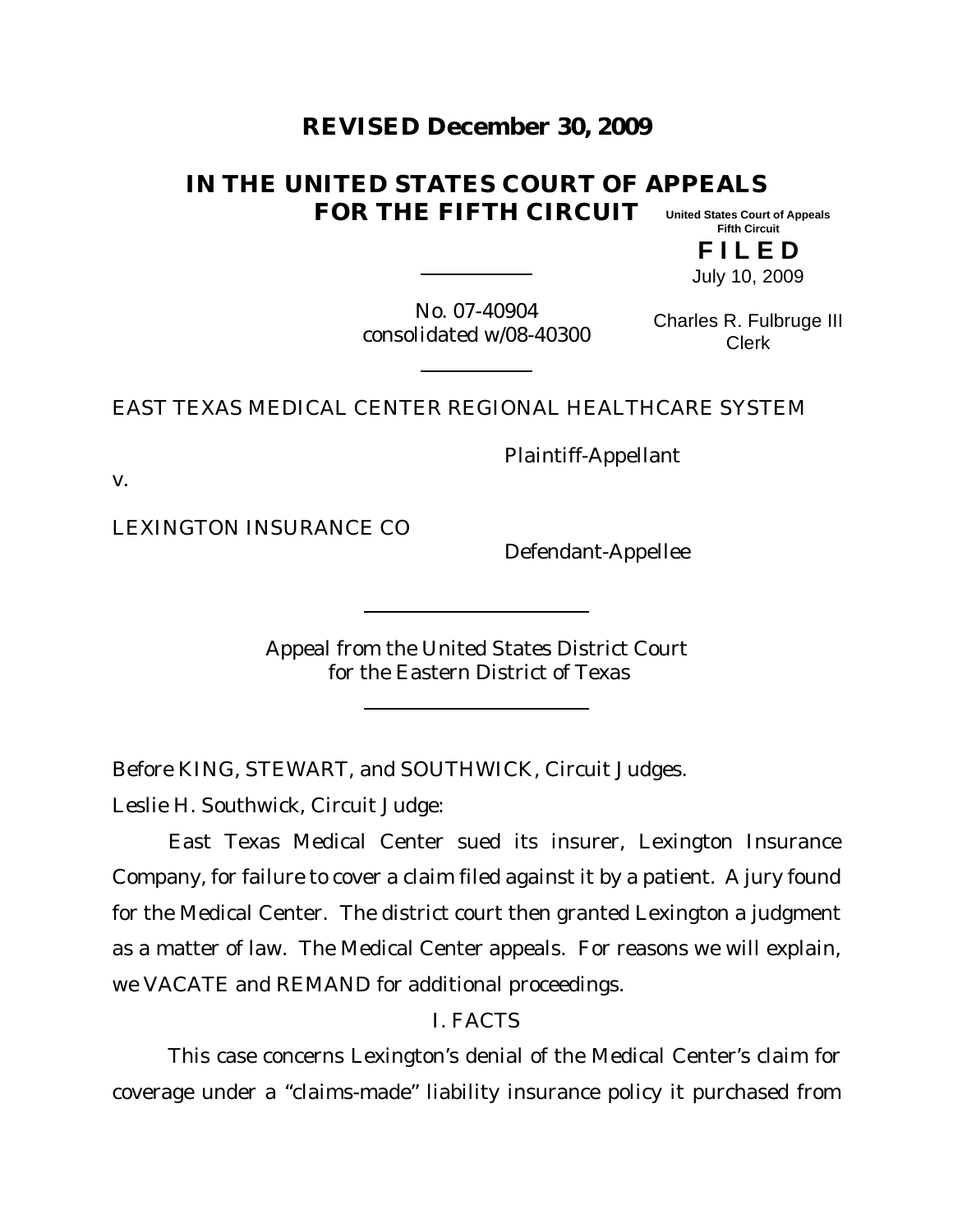Lexington. The dispute centers on the notice and reporting requirements of the policy. The specific issue is whether the Medical Center properly gave notice of the claim and of a subsequent lawsuit to Lexington.

## *A. The Policy*

Lexington issued a one-year, \$5 million claims-made medical malpractice liability policy to the Medical Center. The policy period was from June 8, 2002, to June 8, 2003. The policy provided excess liability insurance coverage to the Medical Center, covering claims above a self-insured retention of \$2 million per claim. The Medical Center also purchased excess coverage policies from other insurers to cover claims exceeding the policy's \$5 million coverage layer.

Under the Medical Center's arrangement with its insurers, the Medical Center was the first link in its risk management chain. The Medical Center had responsibility for processing claims and monitoring all incidents potentially giving rise to medical malpractice claims ("medical incidents"). The Medical Center had discretion to resolve any claim within its \$2 million retention. If a lawsuit was filed on any claim, the Medical Center could retain counsel of its own choosing for its defense. When Lexington was notified of a claim by the Medical Center, Lexington had discretion to decide which claims it would investigate or otherwise pursue.

The pertinent parts of the policy in dispute relate to the Medical Center's notice responsibilities. If the Medical Center wanted coverage, it was required to provide "written notice" to Lexington of three different matters: medical incidents, claims, and lawsuits. The issues at trial concerned notice of claim and notice of lawsuit. No questions have been raised about notice of a medical incident.

In addition to being required to give notice of claims and lawsuits, the Medical Center also had to provide relevant documents. It was to send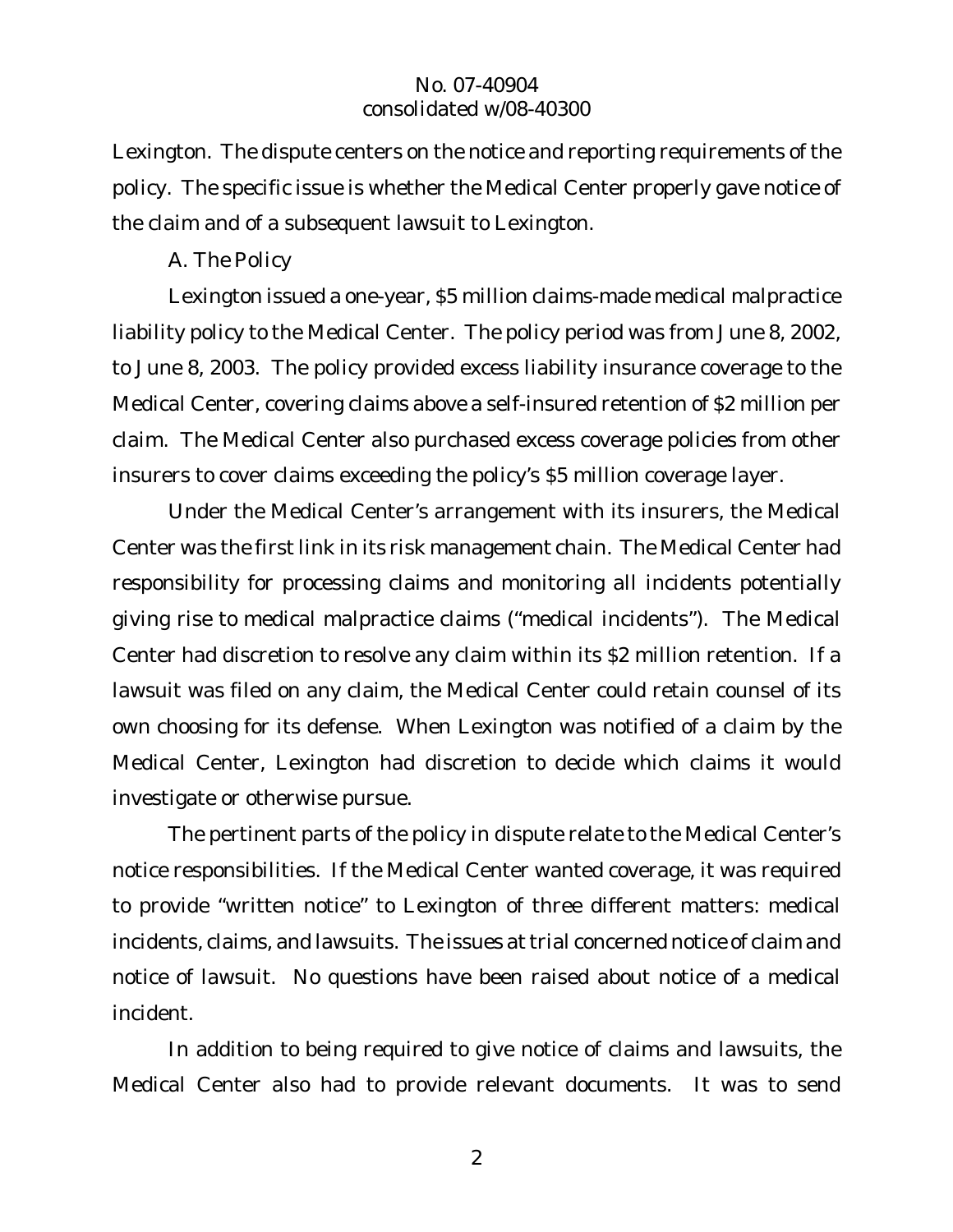"immediately"to Lexington copies of any demands, notices, summonses, or legal papers received in connection with a claim or lawsuit.

## *B. The Underlying Claim*

In March 2003, the Medical Center received a medical malpractice claim that was in the form of what is called a 4590i letter.<sup>1</sup> The claim was on behalf of David Wayne Cornelius. This is the claim that has generated the present lawsuit. The letter indicated that Cornelius had suffered unspecified personal injuries at the Medical Center's Athens, Texas facility. In April 2003, the Medical Center entered information about the Cornelius claim on a computergenerated spreadsheet, which is referred to as a "loss run." Each loss run document that is in the record contains entries for about 40 claimants.

A key dispute at trial was whether Lexington accepted loss runs as claim notice. There was evidence that Lexington acknowledged receipt of three other claims submitted on loss runs. Lexington did not acknowledge receipt of the Cornelius claim when it appeared on a loss run. The Cornelius claim was included on three different loss runs provided to Lexington before the policy period ended, each of which noted that there was a 4590i letter.<sup>2</sup> At the end of the policy period, the loss run remained the only notice given Lexington.

*C. The Underlying Lawsuit*

On May 27, 2003, Cornelius's mother filed a medical malpractice lawsuit on his behalf in state court against the Medical Center. The Medical Center

 $1$  A  $*$ 4590i letter" notifies a healthcare provider that an injured party is asserting a healthcare liability claim against the provider. *See*Tex. Civ. Prac. & Rem. Code Ann. § 74.051. A 4590i letter must be submitted to the healthcare provider at least 60 days before the filing of a suit based on a healthcare liability claim. *Id.* The term "4590i letter" dates from an earlier numerical codification of this requirement in the statutes. *Id.* § 74.001 *et seq*.

<sup>&</sup>lt;sup>2</sup> Loss runs sent by the Medical Center to Lexington typically included: the identification of the type of claim, the initial reserve, and the status of each claim.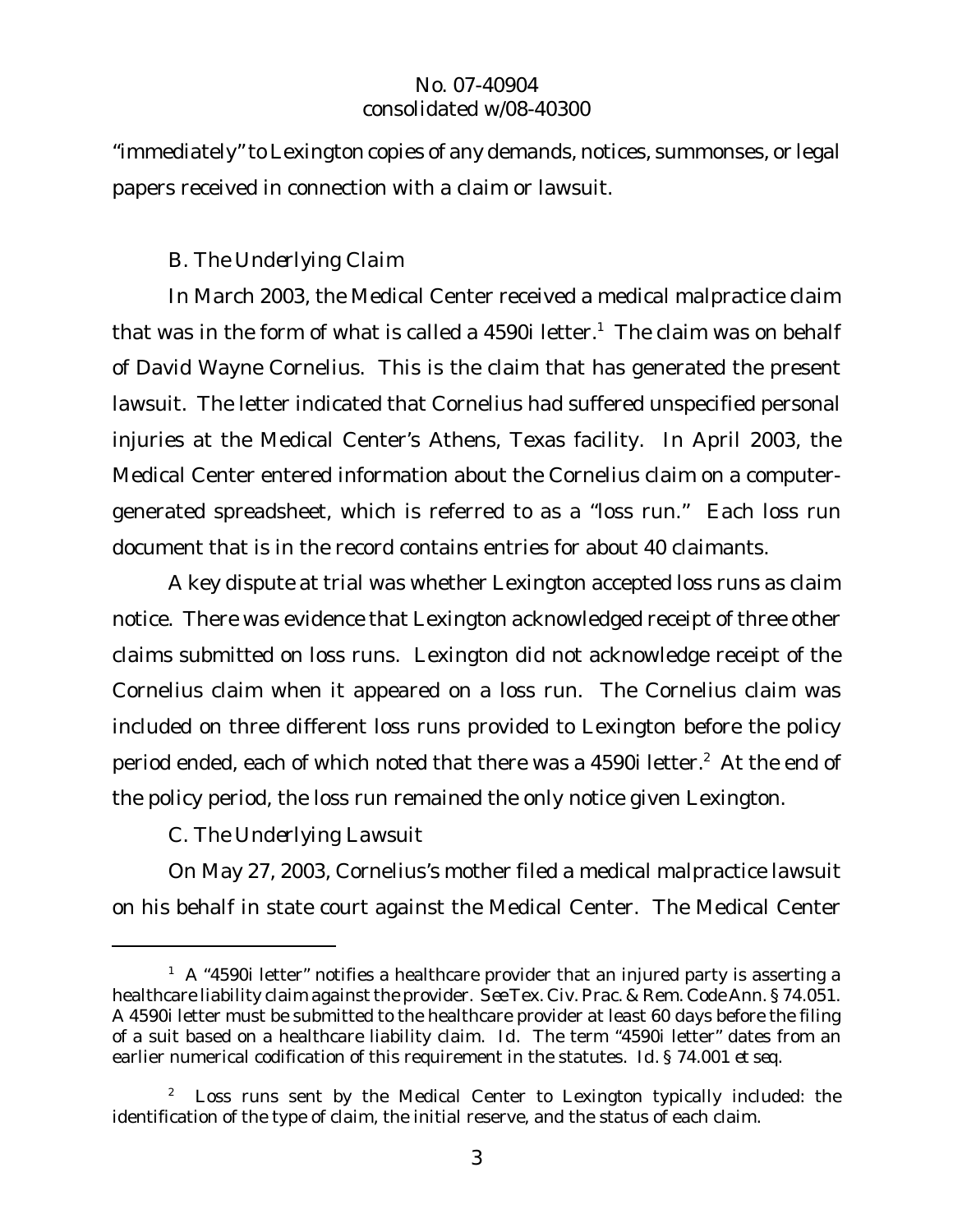assigned defense of the case to an attorney. The suit was timely answered on behalf of the Medical Center. Less than two weeks later, on June 8, 2003, the policy period expired. At the time, the Medical Center did not consider the Cornelius lawsuit to be one with a high risk of exposure, nor did it believe that its liability for the claim would exceed its self-insured retention or impact the Lexington policy coverage layer and those of other excess insurers.

*D. Notice of Claim and Lawsuit*

Following depositions in the Cornelius lawsuit in December 2003, the Medical Center realized for the first time that its liability for the lawsuit was likely to exceed the Medical Center's \$2 million self-insured retention.

In January 2004, very soon after the depositions but about seven months after both the lawsuit was filed and the policy period expired, the Medical Center first gave written notice of the Cornelius lawsuit to Lexington. It also sent copies of the claim and suit papers. Later that month, Lexington denied the claim, asserting that the Medical Center had failed to comply with the Lexington policy's notice provisions.

*E. Procedural History*

The Medical Center brought this lawsuit against Lexington and other insurers<sup>3</sup>, alleging causes of action arising from Lexington's denial of its claim in connection with the Cornelius lawsuit. The Medical Center's claims against Lexington included breach of contract, violation of the Texas Insurance Code, and negligent misrepresentation. Lexington counter-claimed, alleging breach of contract, asking for a declaration of noncoverage under the Lexington policy, and seeking reimbursement for settlement of the underlying Cornelius lawsuit. Before this coverage suit was tried, the Cornelius lawsuit was settled.

 $3$  The other excess insurers are either no longer parties or the proceedings relating to them have been stayed pending arbitration.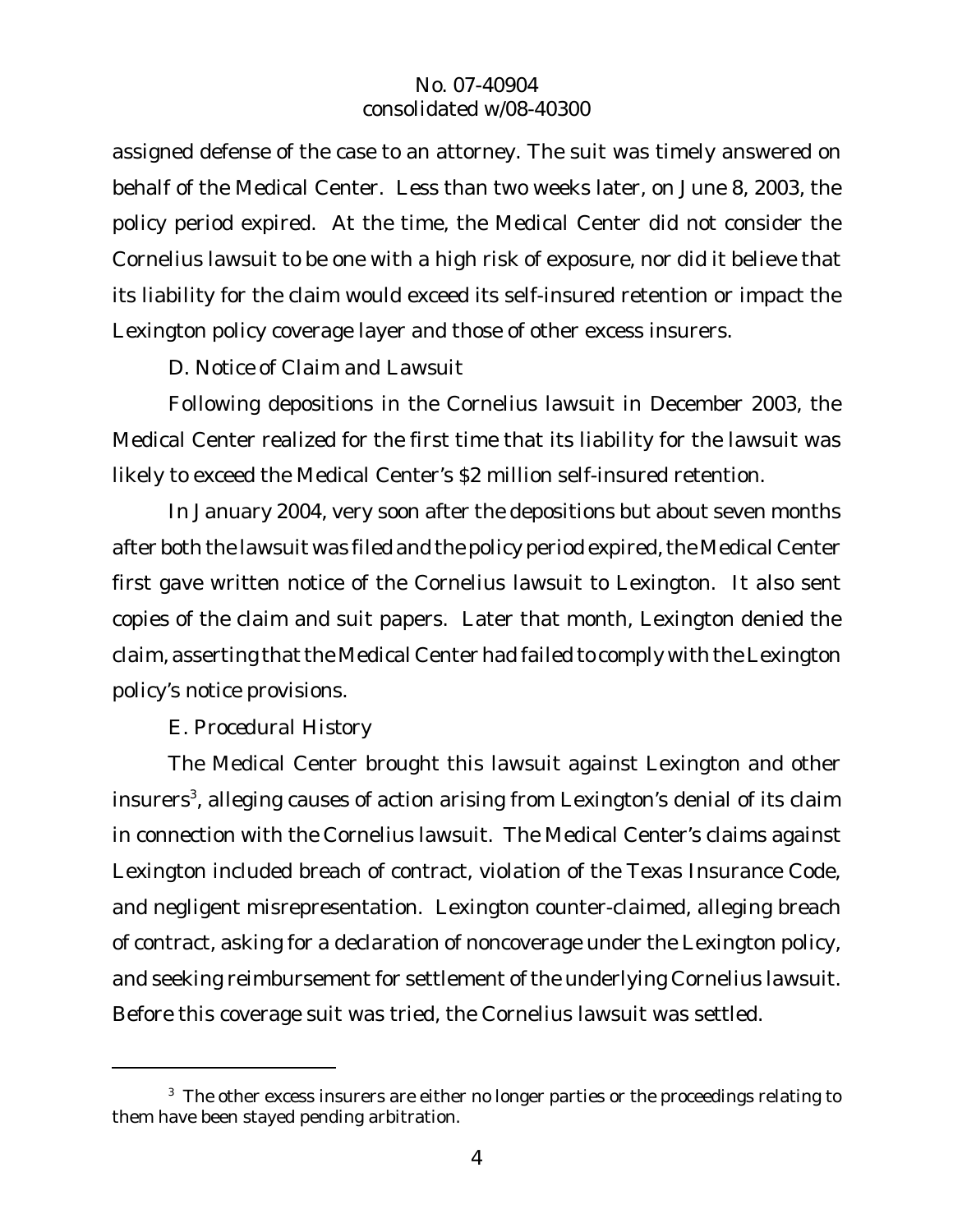The parties proceeded to trial. Before the case went to the jury, Lexington abandoned its request for a declaratory judgment. The jury returned a verdict in favor of the Medical Center on all claims. Awarded were approximately \$1.7 million in damages. Lexington moved for a judgment as a matter of law. It asserted that there was insufficient evidence to support the jury findings on any of the claims. The district court granted the motion, rendering judgment in favor of Lexington and against the Medical Center on all claims.

## II. DISCUSSION

This court gives *de novo* review to a district court's ruling on a motion for a judgment as a matter of law ("JMOL"). *Poliner v. Tex. Health Sys.*, 537 F.3d 368, 375-76 (5th Cir. 2008). Such a judgment is appropriate when "a party has been fully heard on an issue during a jury trial and the court finds that a reasonable jury would not have a legally sufficient evidentiary basis to find for the party on that issue." Fed. R. Civ. P. 50(a)(1). When considering a Rule 50 motion, "'the court must review all of the evidence from the record, draw all reasonable inferences in favor of the nonmoving party, and may not make credibility determinations or weigh the evidence.'" *Poliner*, 537 F.3d at 376 (quoting *Ellis v. Weasler Eng'g, Inc.*, 258 F.3d 326, 337 (5th Cir. 2001)). A court is to consider all the evidence presented at trial in the light most favorable to the nonmoving party. It should disregard all evidence favorable to the moving party that the jury is not required to believe. *Reeves v. Sanderson Plumbing Prods., Inc.*, 530 U.S. 133, 150-51 (2000).

The Medical Center claims several defects in the grant of a JMOL. First, though, we must address an argument that would moot all the Medical Center's issues. This leads to a total of five issues to be decided in this appeal. To start, we consider Lexington's argument that (1) loss runs are not a sufficient notice of claim under the policy. We end up not accepting that argument.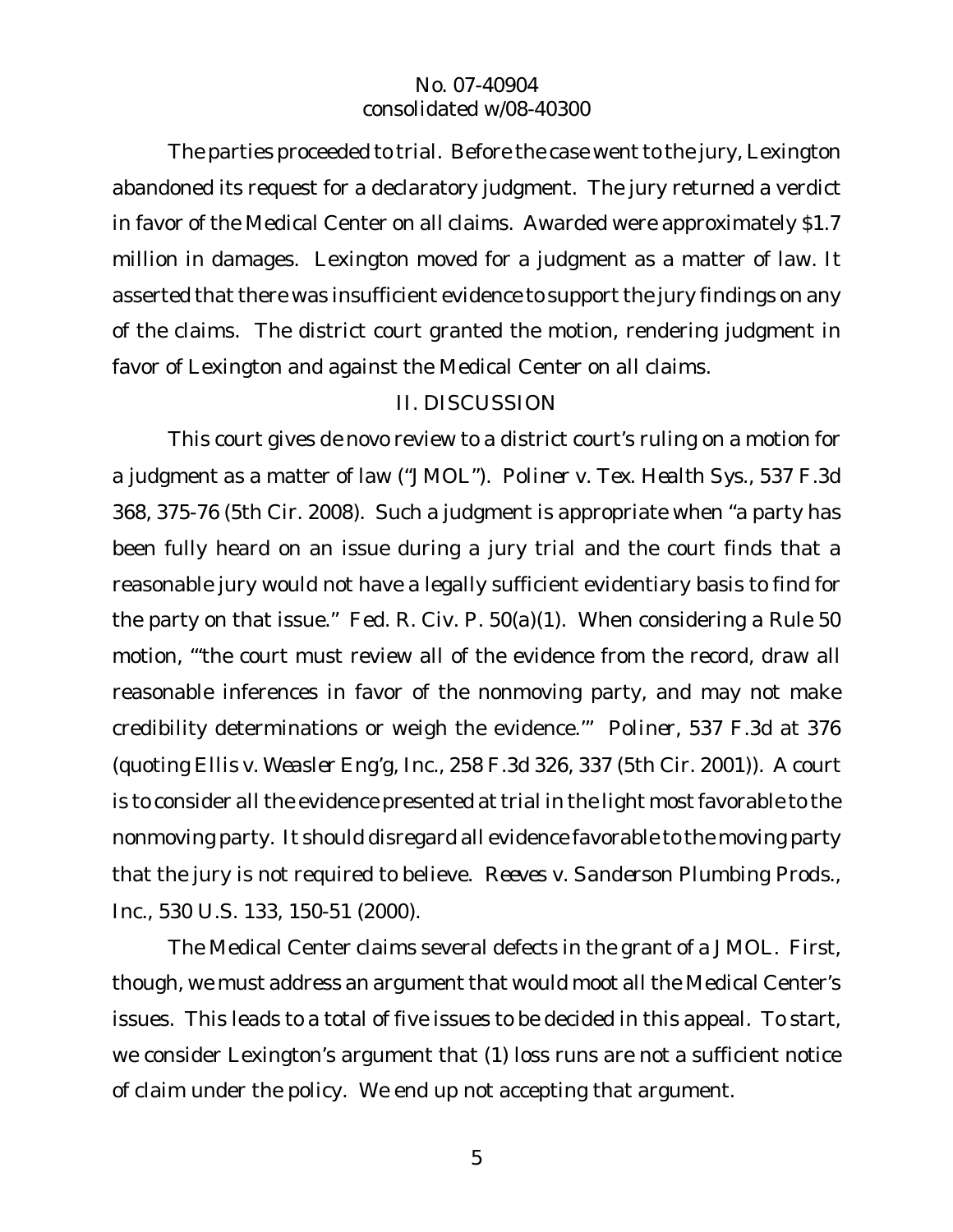We therefore address four other arguments: (2) the policy does not require that Lexington receive separate notice of a "suit," if notice of a "claim" on the same incident had previously been given; (3) Texas law requires Lexington to demonstrate prejudice from any failure to provide notice of the suit, and further, Lexington waived the claim of a failure to give notice; (4) the jury erred in finding that Lexington waived its right to enforcement of another policy provision requiring the immediate forwarding of claim and suit papers; and (5) the district court improperly denied the Medical Center's statute-based claims.

*(1) Loss Runs as Notices of Claims*

Lexington argues that loss runs are, by their nature, insufficient to satisfy the policy's requirement for a written notice of claim. Therefore, as a legal matter,Lexington had no notice of the underlying claim until seven months after the policy expired.

The point was contested and made into an issue for the jury. The jury was asked whether the Medical Center failed "to provide Lexington . . . with written notice of the David Cornelius claim as soon as possible." The jury's answer was "no." The district court upheld this portion of the verdict.

The loss runs offered in evidence were computer-generated spreadsheets containing relatively scant information about multiple patients' claims. As an excess insurer, Lexington concerned itself with the total on the loss runs, in order to gauge, to a rough degree, how close the Medical Center was to its \$2 million self-insurance limit. The loss run estimated the value of the Cornelius claim at only \$25,000. After the suit was filed, the Medical Center estimated its value to be "in excess of \$10,000,000." It would be unreasonable, it says, to interpret "written notice" of a claim to include a document so lacking in the relevant particulars as the loss run. Those points are relevant, but they are not conclusive to the result.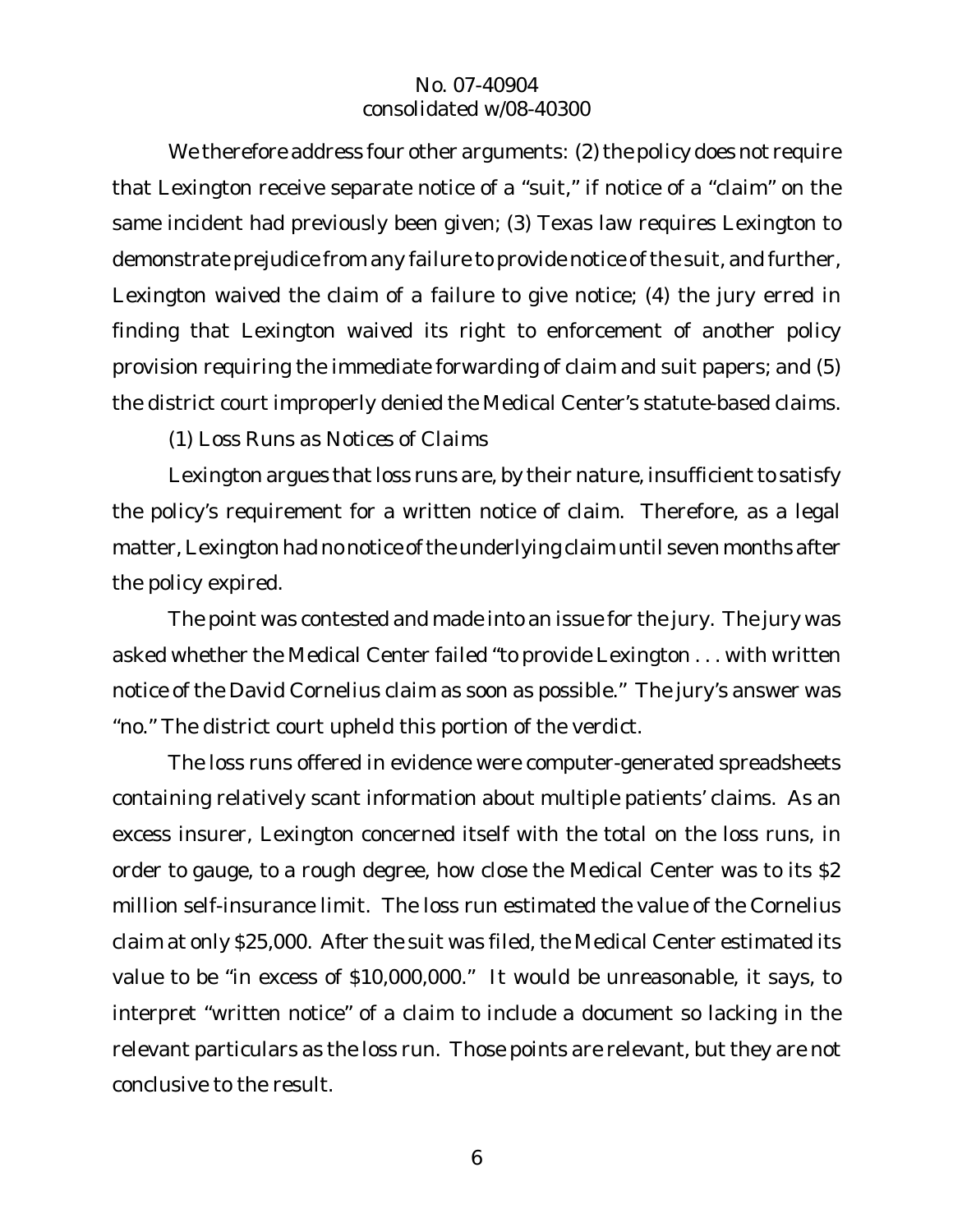The Medical Center relies on letters sent by Lexington to the Medical Center regarding three unrelated claims that had been reported through loss runs. The first line of each letter from Lexington states that the letter is an "acknowledgment of receipt of the notice of claim on the above captioned patient." Lexington suggests a distinction between acknowledging coverage and acknowledging receipt of information. According to Lexington, the letters it sent did only the latter. No doubt there are distinctions between the two, but we are examining the policy provision requiring "written notice of the claim or suit." Lexington sent letters, in response to loss runs, acknowledging "receipt of the notice of claim." A jury did not need to find that loss runs were accepted by Lexington as written notices of claims, but these letters are evidence of that.

To be clear, we are not saying that Lexington waived a provision of the policy and accepted less notice than that to which it was entitled. There is no language in the policy that limits "written notice" to a particular format. Lexington presented testimony of various insurance company employees and experts about the inappropriateness of loss runs as claim notices. Its conclusion was that "even if the loss run somehow contained all of the necessary information, it would still not qualify as an individual and official report of a claim." That too was evidence for jurors to consider, giving it such weight as they thought proper.

In Texas, as elsewhere, ambiguities in insurance contracts must be interpreted to favor the insured. *Nat'l Union Fire Ins. Co. of Pittsburgh, Pa. v. Hudson Energy Co., Inc.*, 811 S.W.2d 552, 555 (Tex. 1991). We do not find that the bare requirement for a "written notice of any claim" has sufficiently clear meaning so as to avoid the just-stated interpretive principle. No level of detail is specifically required. Of some relevance, perhaps, is that a separate, subsequent policy provision that we will discuss requires immediate forwarding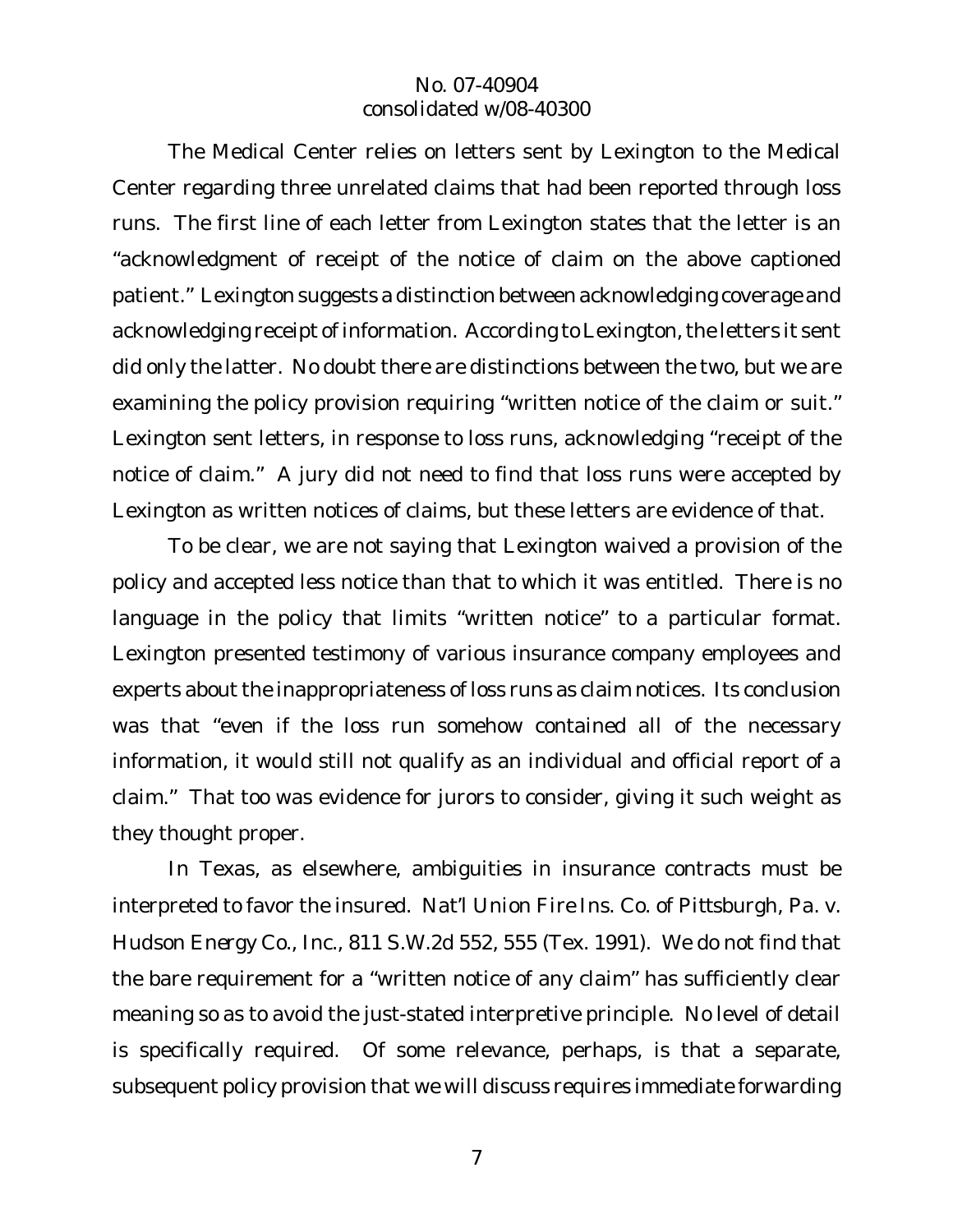of all papers related to the claim. That requirement suggests that the notice of the claim was not designed to bear the entire informational burden. Lexington's letters accepting loss runs as notice of claims in the other cases supports that the jury's finding was reasonable. A jury issue existed, and a valid answer was given, that loss runs could provide the notice of claims.

## *(2) Separate Notice of Claim and Suit*

The district court interpreted the policy's language as requiring separate notice of both a claim and a suit arising from the same incident in order to preserve coverage. Subsection V.C.2.b. of the policy states that the Medical Center was to send Lexington written notice of claim or a suit "as soon as practicable." This is important because, at most, the loss runs gave notice of the claim. There was no notice of the suit until seven months after the policy expired. That expiration was within a few weeks of when the suit was filed.

The district court found the policy provision established three duties – "recording [the specifics of the claim or suit], giving written notice of the claim or suit, and sending claims or suit papers." Each of these duties was set forth in its own subsection, with the word "and" linking each. We agree with the district court that the three subsections, linked as they are, set forth requirements that must each be met by the insured. What still needs to be resolved are the form of the notice and the effect of any delay.

The Medical Center argues that the disjunctive construction of the phrase "notice of the claim or suit" indicates that only one or the other is required for a given medical incident. It also points to the definitions of "claim" and "suit" given earlier in the policy. A "claim" is defined to include a "suit," while a "suit" is "a civil action" for damages arising from, among other things, "a claim." These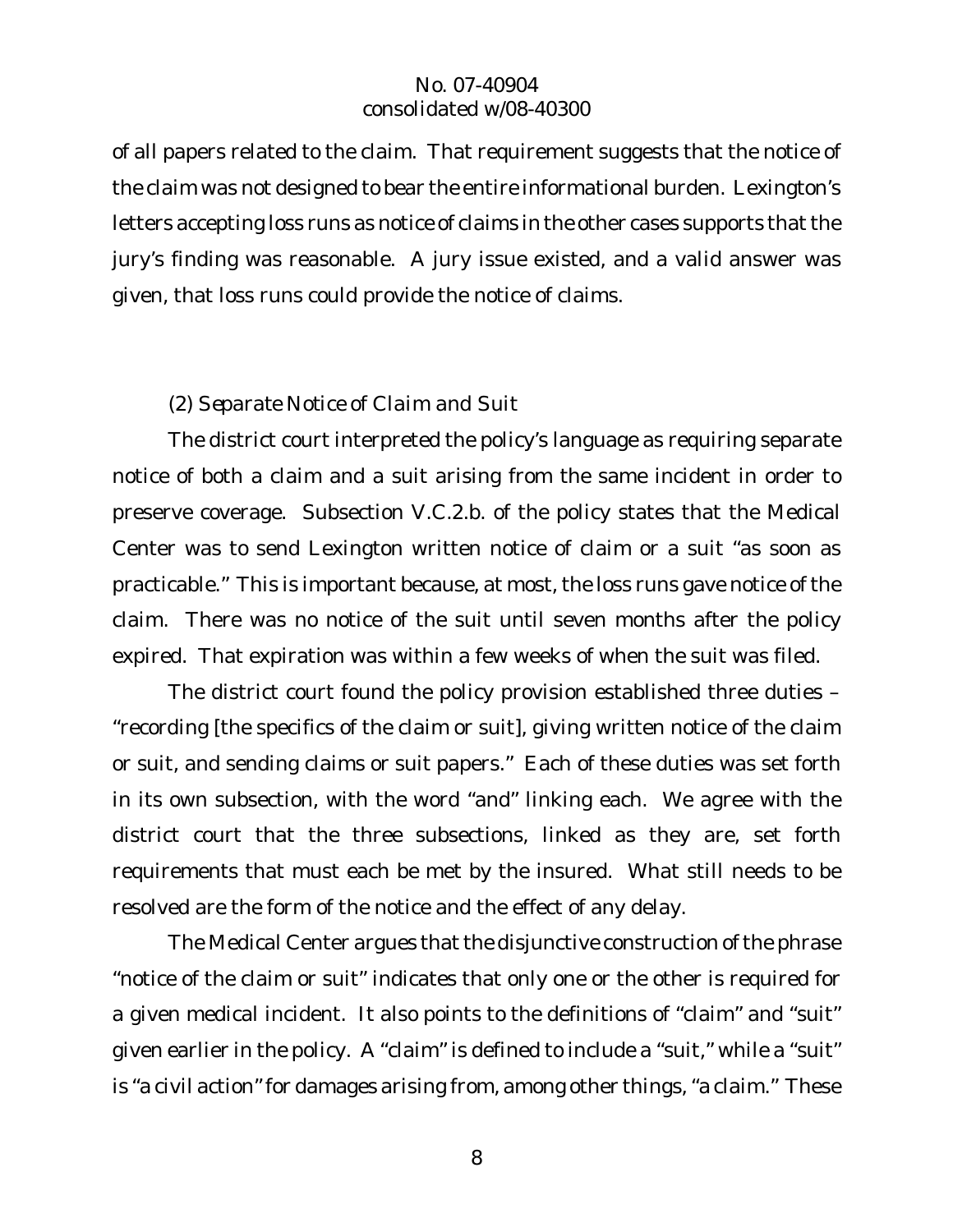definitions suggest, it argues, that notice of claim "by definition includes any subsequently filed suit on that claim." Accordingly, no additional notice of the Cornelius lawsuit was required.

The Medical Center's interpretation of the use of the word "or" is unreasonable. If the insured had an option of which of the two events to report for any given medical incident, it would mean, as here, that the Medical Center was not required to report a suit subsequent to a claim so long as it had reported the claim. But it would also mean that an insured would have no duty to report a claim, so long as it planned to report the eventual filing of a suit, perhaps months later (there apparently would be no duty ever to report anything were a suit not actually filed). It is not clear how this view would interact, under the Medical Center's theory, with the vital importance of reporting claims under a claims-made policy, a topic discussed in the next section. We find the policy required separate notice of claim and of suit.

The Medical Center's reliance on the policy definitions is equally unavailing. The fact that a "claim" is defined to include a "suit" does not mean that all claims are thereby converted into suits, such that only one notice is required. If the first notice of claim a hospital received was the claim in a lawsuit, then it would make sense for the hospital to provide only one notice to its insurer, both as a matter of the policy definitions and of common sense.

But this does not work in reverse, because all claims are not suits, as the facts of this case demonstrate. The initial claim made to the Medical Center came not in the form of a lawsuit, but rather in the form of the 4590i letter regarding Cornelius's injuries. It is not consistent with logic or the ordinary use of language to regard the suit filed in late May 2003 as somehow already having been reported to Lexington by notice of a simple claim filed two months earlier. The making of a claim in March 2003 gave rise to a duty to notify Lexington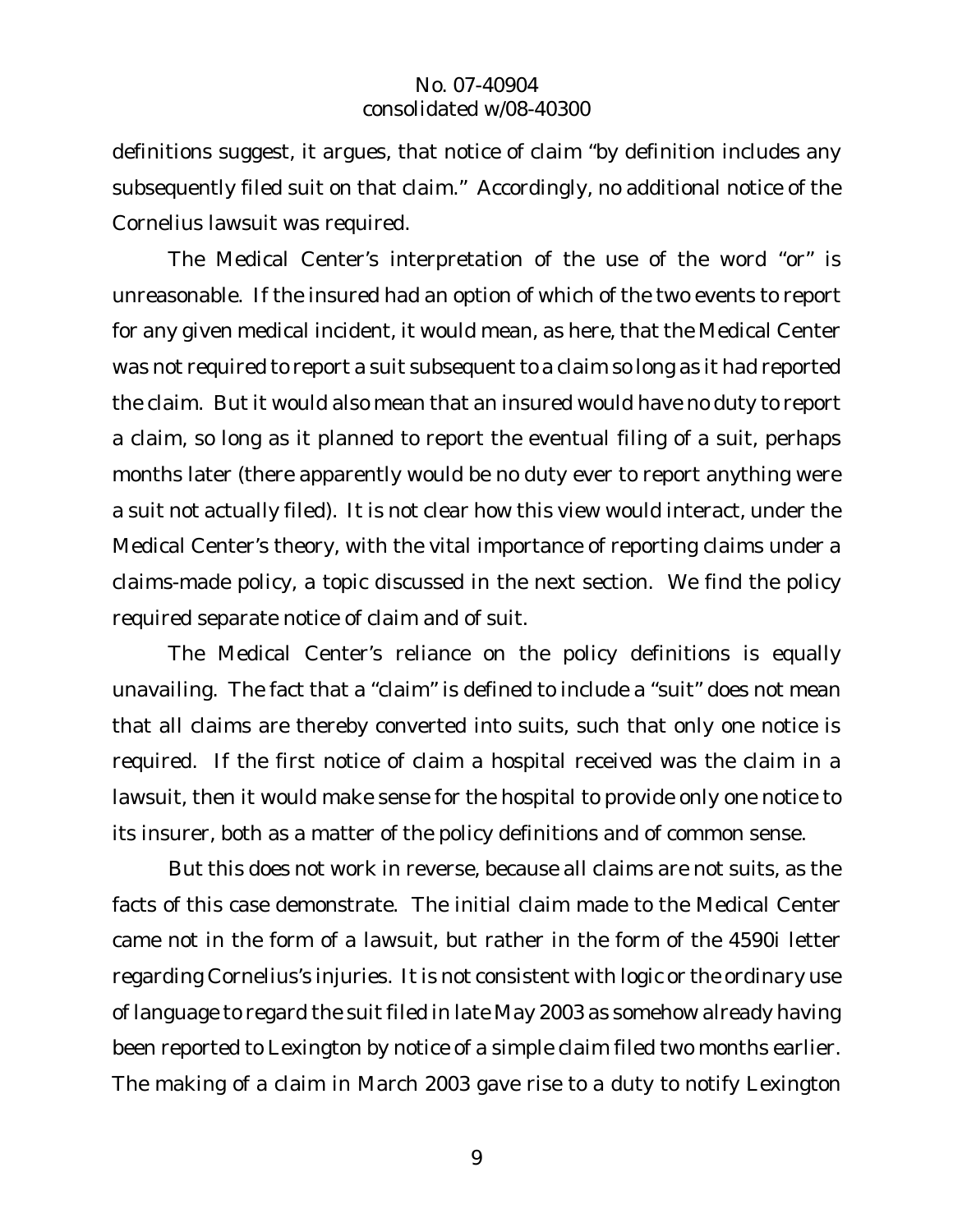about it. The filing of the lawsuit in May gave rise to a new duty to report the suit. Texas law is not to the contrary. *See Members Mut. Ins. Co. v. Cutaia*, 476 S.W.2d 278, 279-80 (Tex. 1972). We cite *Cutaia* not for its discussion of prejudice, which has been superceded by subsequent developments in Texas insurance law. Rather, the case illustrates that requiring notice of the filing of suit even when an insurer has actual notice of the underlying incident is by no means an unprecedented or inexplicable requirement in an insurance contract.

Because notice of the suit was required, it is important that the district court found notification of the suit seven months after it was filed was not, as a matter of law, notification "as soon as practicable." We agree.

*(3) Necessity of Showing Prejudice*

We have concluded that the district court was correct to find that the Medical Center violated the policy's requirement to give separate written notice of the filing of the Cornelius lawsuit as soon as practicable. We now turn to whether Lexington should have been required to show it was prejudiced by the lack of prompt notice.

At trial, the Medical Center proposed a jury instruction to require a finding that Lexington was prejudiced by a failure to be notified "as soon as practicable" of a lawsuit or to be sent documents "immediately" received about any suit. The district court refused to submit the instruction. It found that on this issue of prejudice, Texas law distinguishes between two kinds of policies. The contract here was a claims-made policy. The district court found that under Texas law, no showing of prejudice is needed before late notice bars coverage. For occurrence policies, though, prejudice must be shown before inadequacies of notice will bar a claim. *Matador Petroleum Corp. v. St. Paul Surplus Lines Ins. Co.*, 174 F.3d 653, 658 (5th Cir. 1999) (applying Texas law).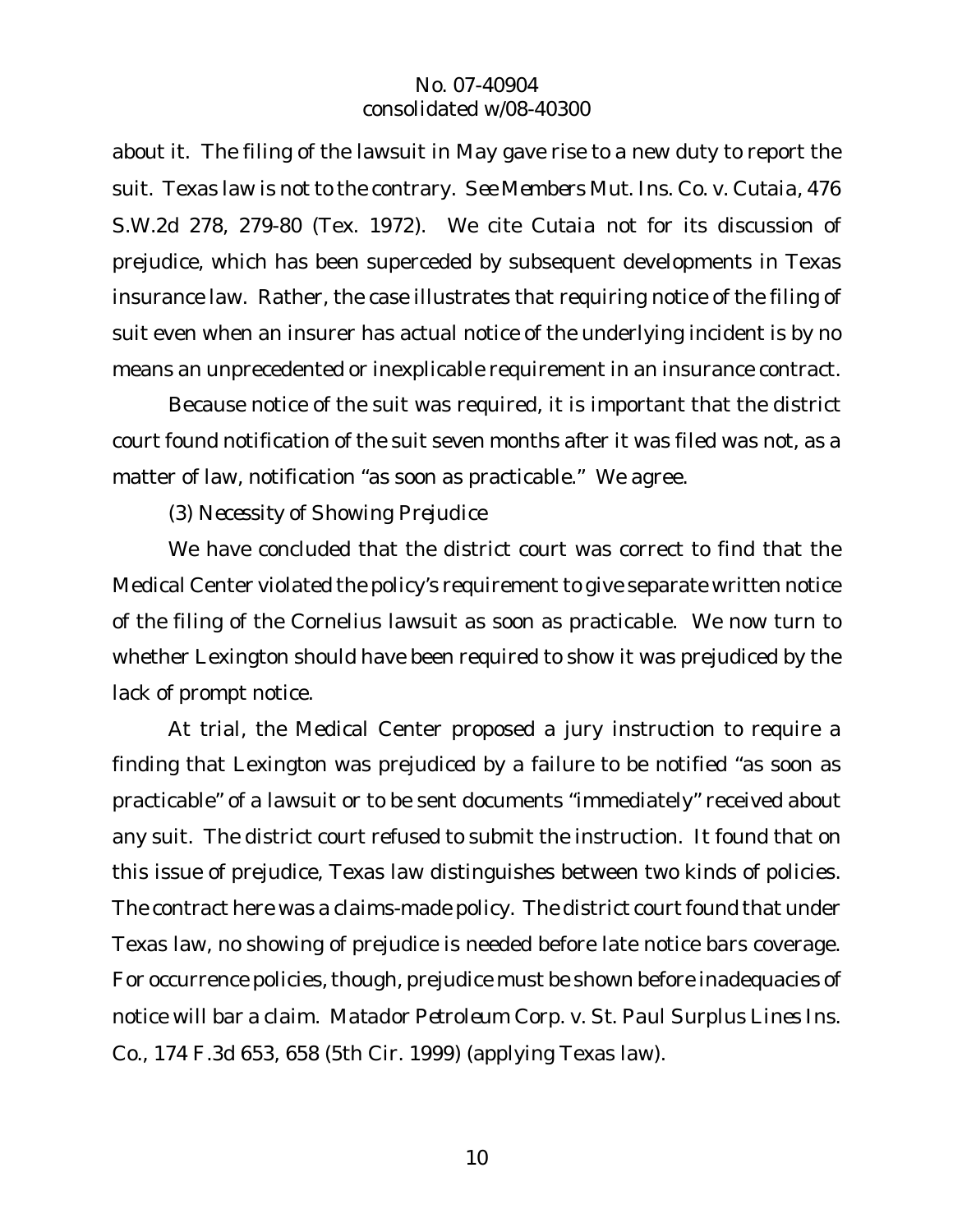After oral argument on the present appeal, the Supreme Court of Texas decided two cases that guide us. *See Prodigy Comm. Corp. v. Agric. Excess & Surplus Ins. Co.*, No. 06-0598, 2009 WL 795530 (Tex. Mar. 27, 2009); *Fin. Indus. Corp. v. XL Specialty Ins. Co.*, No. 07-1059, 2009 WL 795529 (Tex. Mar. 27, 2009). The parties have filed supplemental briefs addressing these new cases.

*Prodigy* involved a claims-made policy with a provision requiring notice of claim "as soon as practicable. . . but in no event later than ninety days after the expiration of the Policy." 2009 WL 795530, at \*1. The court assumed that even though the notice was given within the ninety-day period, it was not given as soon as practicable. In order to deny coverage, though, the insurer was required to show it was prejudiced by a failure to give notice as soon as practicable. *Id*. at \*3. This was because that provision was not "an essential element of the bargained for exchange" between the parties. *Id*. at \*4.

*Prodigy* held that a requirement of notice "as soon as practicable" was not essential to the bargain. Such promptness will "'maximiz[e] the insurer's opportunity to investigate, set reserves,'" and plan for possible payment of a claim. *Id*. at \*5 (quoting 13 LEE R. RUSS & THOMAS F. SEGALA, COUCH ON INSURANCE § 186:13 (3d ed. 2005)). By contrast, the requirement that a claim be made within the policy period "'is directed to the temporal boundaries of the policy's basic coverage terms [and] . . . defines the limits of the insurer's obligation.'" *Id*. (quoting 13 COUCH ON INSURANCE § 186:13). Importantly, the same is true of "a notice provision requiring that a claim be reported to the insurer during the policy period or within a specific number of days thereafter." Id. Such a provision "'define<sup>[s]</sup> the scope of coverage by providing a certain date after which an insurer knows it is no longer liable under the policy.'" *Id*. (quoting *Resolution Trust Corp. v. Ayo*, 31 F.3d 285, 289 (5th Cir. 1994)).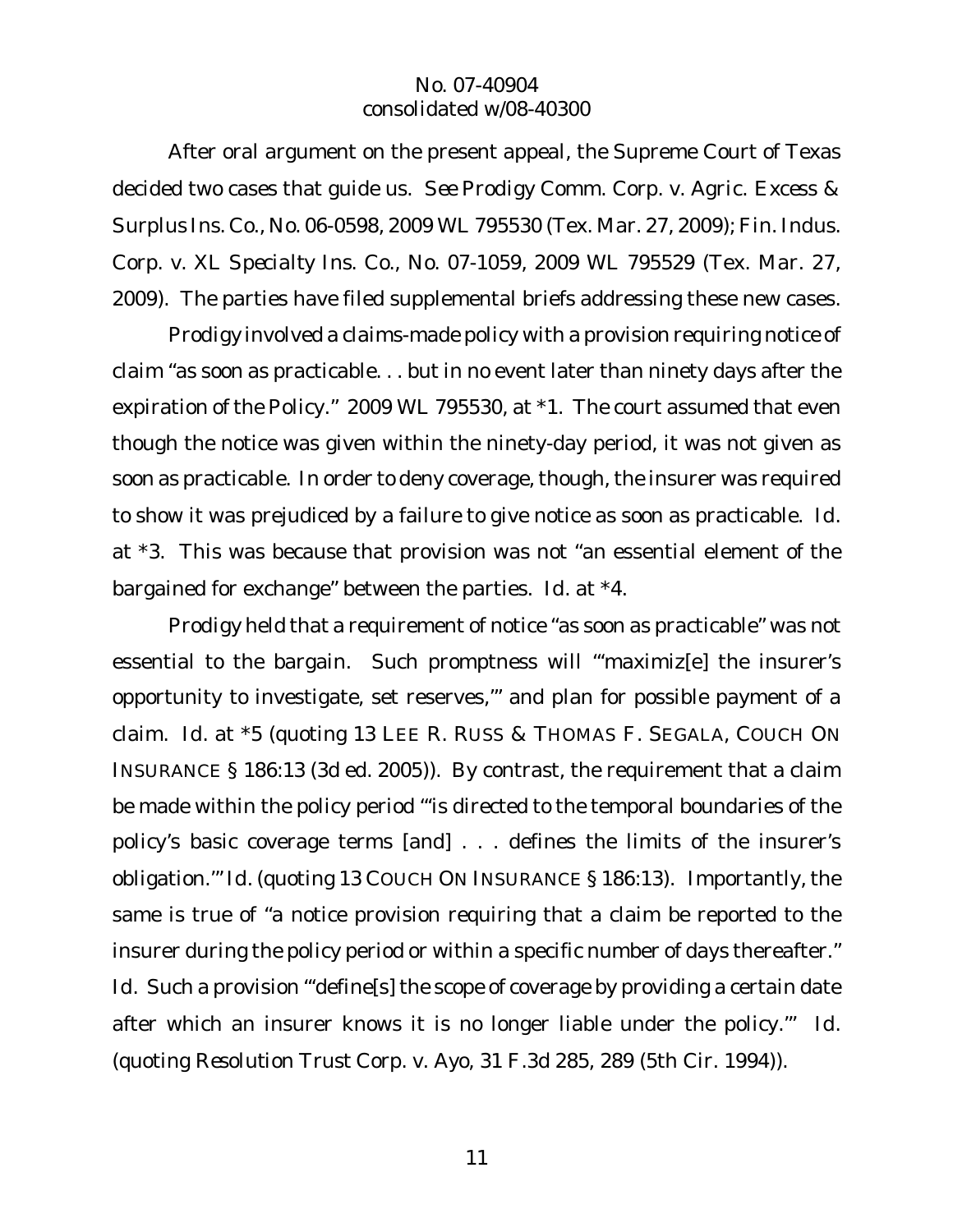This last point led the *Prodigy* court to articulate a distinction, though it may not be one directly relevant to this case's outcome. A claims-made policy containing a requirement that claims must be reported to the insurer during a specified period is known as a "claims-made and reported" policy. *Id*. In such a policy, a provision will require not only that a claim be *made* but also that it be *reported* to the insurer within the specified time period. Both reports are "considered essential to coverage" such that "an insurer need not demonstrate prejudice to deny coverage when an insured does not give notice within the policy's specified time frame." *Id*. Because of our sustaining the jury's finding that loss runs could provide notice of claim, here there was such notice within the policy period. After *Prodigy*, though, prejudice must be shown to use failure to give notice "as soon as practicable" as a bar to recovery, even under the terms of a claims-made or claims-made and reported policy.

The policy in *Prodigy* was a claims-made and reported policy, but the insured complied with the 90-day time limitation in that policy. It ran afoul only of the "as soon as practicable" requirement. Thus, the insurer was required to show it had been prejudiced in order to deny coverage. *See also PAJ, Inc. v. Hanover Ins. Co.*, 243 S.W.3d 630, 631 (Tex. 2008) (explaining the "noticeprejudice" principle generally).

In the companion case, *XL Specialty*, the Supreme Court of Texas applied the same principle to a more traditional claims-made policy. By that, we mean one without a "clear-cut reporting deadline" for the reporting of claims to the insurer, but with an "as soon as practicable" requirement. 2009 WL 795529, at \*1-2. The insured had failed to report a claim as soon as practicable, but had done so before the expiration period of the policy. *Id*. at \*2. The court held that, because notice had been received before the end of the policy period, "XL was not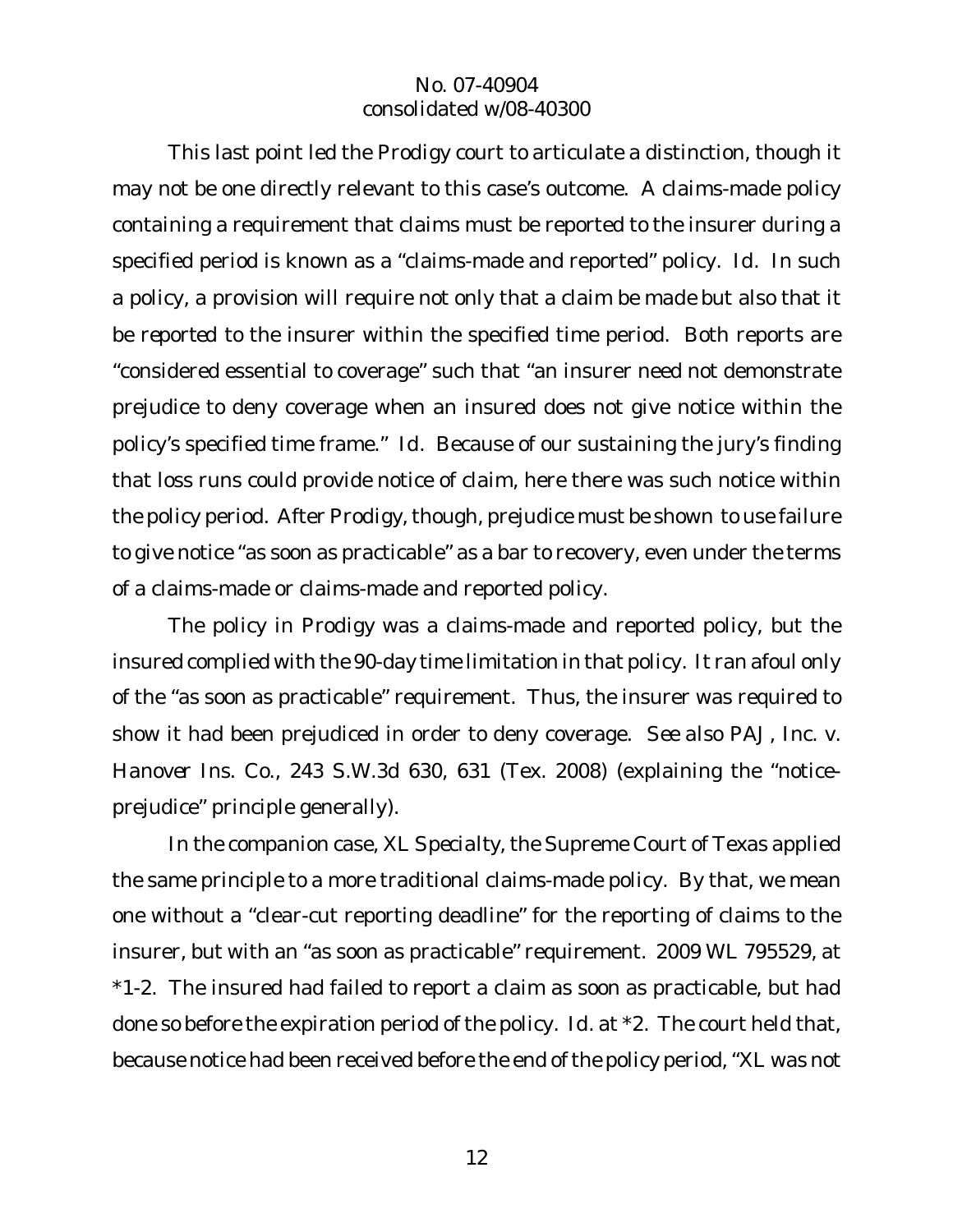denied the benefit of the claims-made nature of its policy," and could not deny coverage without showing prejudice. *Id*.

With this new law to guide them, both parties in the present case agree that the policy here is more like the one in *XL Specialty* than that in *Prodigy.* The Lexington policy does not establish a particular number of days within which all claims must be reported. Section V.A.1. of the policy provides for a 60 day "Optional Extended Reporting Period" added to the expiration date of the policy if certain conditions are met, but under the facts of this case we need not address the import of this provision.

As we held earlier, the jury was entitled to find that the Medical Center reported the claim to Lexington within the policy period via the loss runs. We also held, though, that the policy required separate notice of "claims" and "suits." It is undisputed that the Cornelius lawsuit, though filed within the policy period, was not reported to Lexington until nearly seven months after the expiration of that period. Thus, it did not meet the "as soon as practicable" requirement.

Before we too quickly apply the *Prodigy* and *XL Specialty* approach, we must recognize that nothing in those cases requires the same analysis to be applied to each of two separate notices. Both of those cases dealt with notice of the claim. The Medical Center has overcome that notice hurdle, though it took fact finding by a jury to get them over. Must an insured jump two notice hurdles? We have already concluded that this policy requires separate notices for claims and suits. We have been pointed to no case law indicating that once around the notice track is enough. Yet neither have we been shown case law stating that the notices must keep being given or coverage is lost.

We find no principled basis on which to rule that *Prodigy* and *XL Speciality*, once satisfied as to a claim, are no longer relevant for later notices required under the policy. But we do not find that a second notice, the one given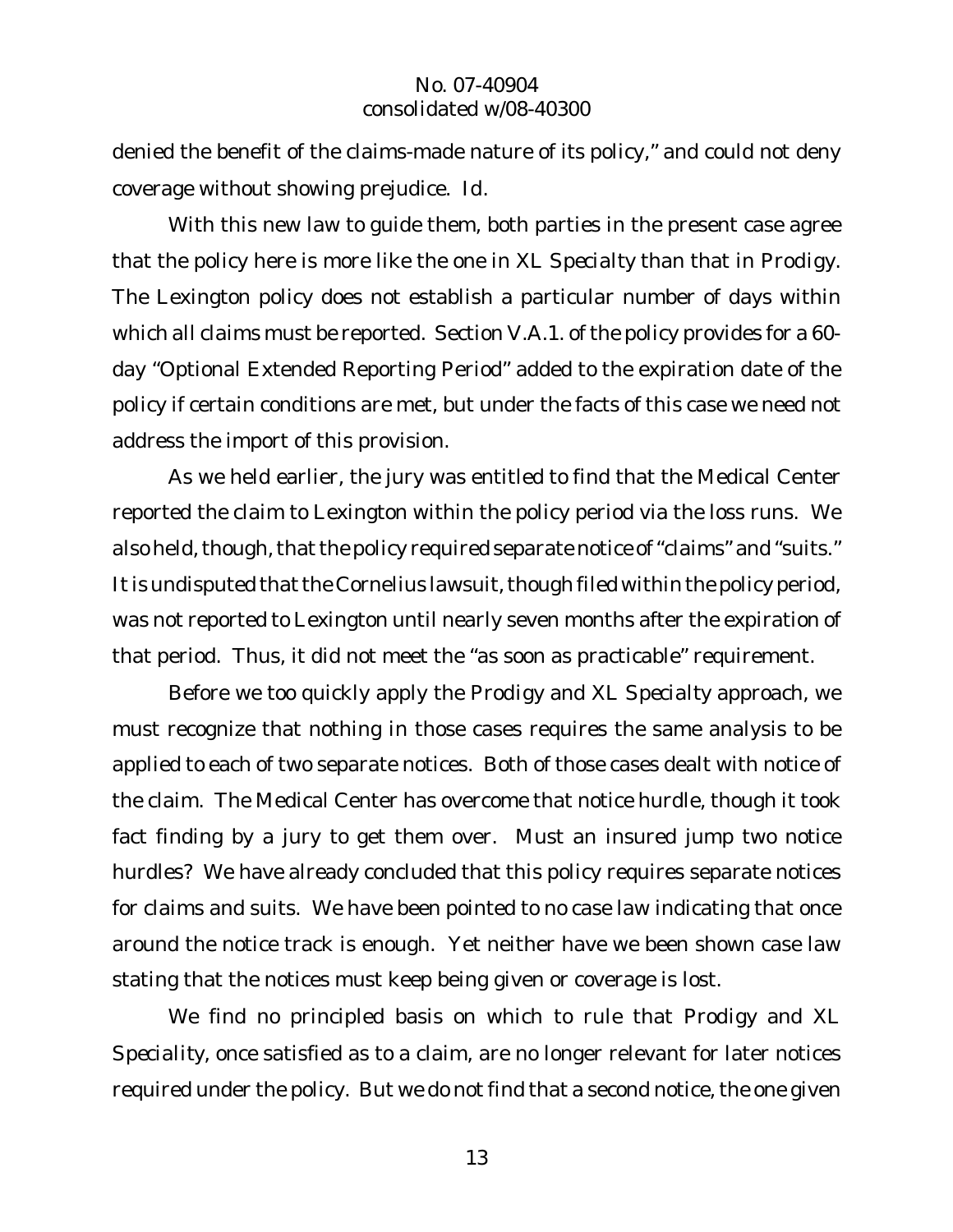of the filing of a suit, "is directed to the temporal boundaries of the policy's basic coverage terms [and] . . . defines the limits of the insurer's obligation." *Prodigy,* 2009 WL 795530, at \*5 (quotation marks omitted). Notice of suit does not need to be given within the coverage period or any other reporting time. That is because a suit based on a claim that arose during the policy period might not be filed until long after the policy's end. As long as notice of the underlying claim had been timely given, coverage would exist under either a claims-made or claims-made and reported policy. Once a claim has been timely reported, the insurer would be unable to obtain the bargained-for benefit of closing its books until it had ascertained whether a suit would actually be filed. We find, then, that notice of suit is an obligation that is subject to the need to show prejudice.

On remand, an issue will be whether Lexington suffered any actual prejudice as the result of the Medical Center's failure to send notification of the Cornelius lawsuit as soon as practicable.

*(4) Waiver by Lexington of Having Suit Papers "Immediately" Sent*

Next, in light of our disposition of the preceding issue, we address a question arising from another subsection of the policy. Subsection V.C.2.c. required the Medical Center to send immediately to Lexington "copies of any demands, notices, summonses, or legal papers received in connection with any suit or claim." The district court found as a matter of law that the Medical Center failed to comply with this requirement. The Medical Center does not contest that finding. There was a failure to forward immediately the 4590 letter relevant to the claim, as well as to send the legal papers arising from the suit. The district court then gave to the jury the question whether this failure to forward the papers was nonetheless "excused," or in effect,"waived" under Texas law. The jury answered in the affirmative. In the post-verdict opinion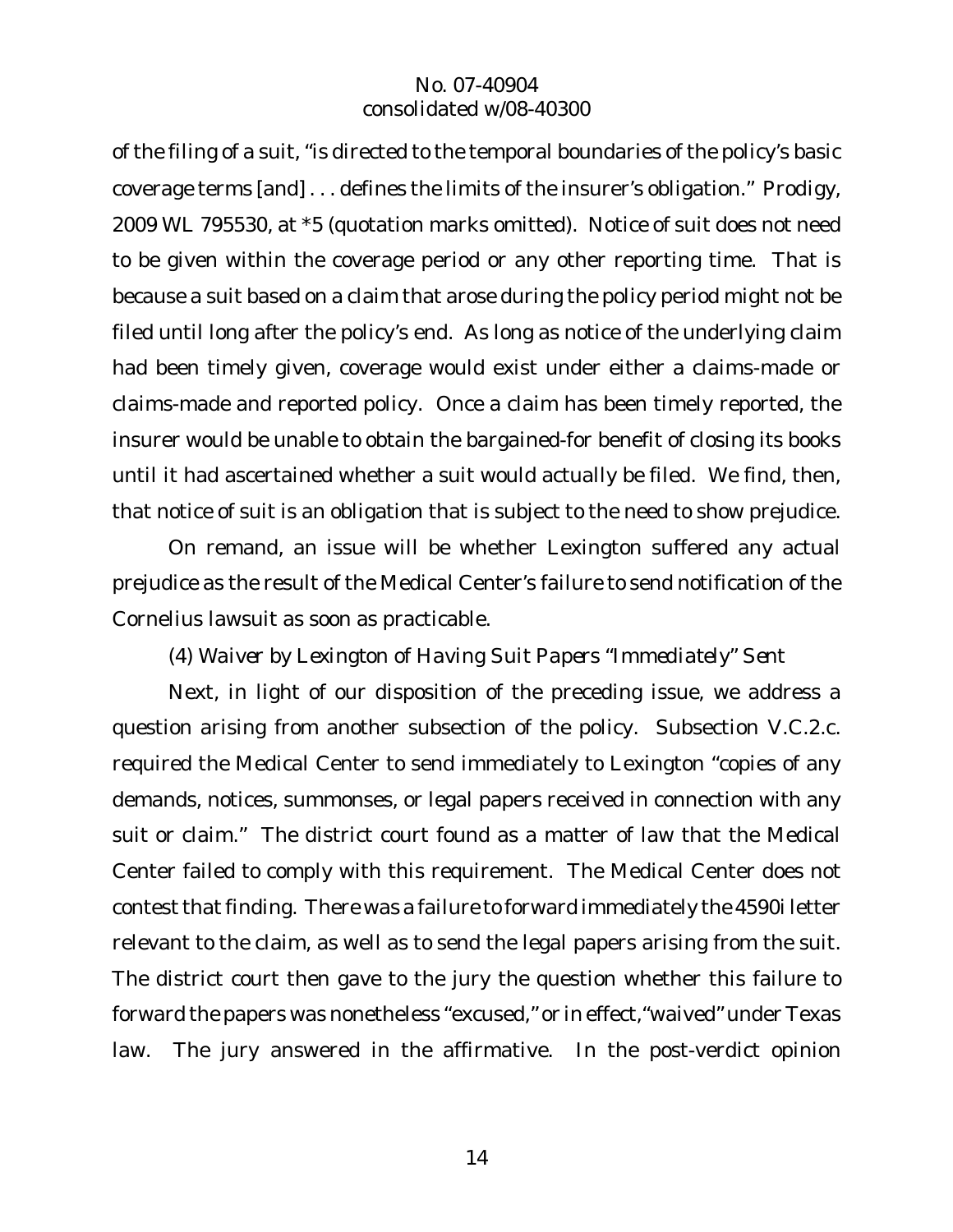explaining the grant of JMOL, the district court found that Lexington could and did waive the entitlement of immediate receipt of the suit papers.

The uncontested definition of waiver given the jury was this:

Waiver occurs when (1) the insurer waived by its conduct the enforcement of a particular policy provision, (2) the insured relied to its detriment on the insurer's conduct, and (3) it would be unjust to allow the insurer to enforce the policy provision under the given circumstances.

Lexington argues on appeal that it could not have waived this part of the policy, because doing so would impermissibly "change, re-write and enlarge the risks covered by the policy." *Tex. Farmers Ins. Co. v. McGuire*, 744 S.W.2d 601, 603 (Tex. 1988). The provision, though, is distinct from the notice provisions discussed earlier. Waiver of this provision would not substantively "create insurance coverage where none exists by the terms of the policy," as in *McGuire*. *Id*. at 602-03; *see also Ulico Cas. Co. v. Allied Pilots Ass'n*, 262 S.W.3d 773, 778- 80 (Tex. 2008). It is a procedural requirement designed to give the insurer prompt notice of the details of claims and lawsuits filed. Though useful to the insurer, it does not change the kind or scope of claims and suits covered by the policy. Its violations would not affect coverage absent proof of prejudice.

We are more troubled, though, by the district court's conclusion that the jury was entitled to find that Lexington had actually waived this provision. This finding was based entirely on the three letters, referred to earlier, which Lexington sent the Medical Center after receiving loss runs. The district court found that because these letters "asked [the Medical Center] to forward copies of certain medical records and correspondence with counsel, butfailed to request any legal documents related to the reported claim," the jury could have found that Lexington waived its right to immediate forwarding.

We do not see how Lexington's sending a letter requesting internal hospital documents – which the policy does not appear to require – can mean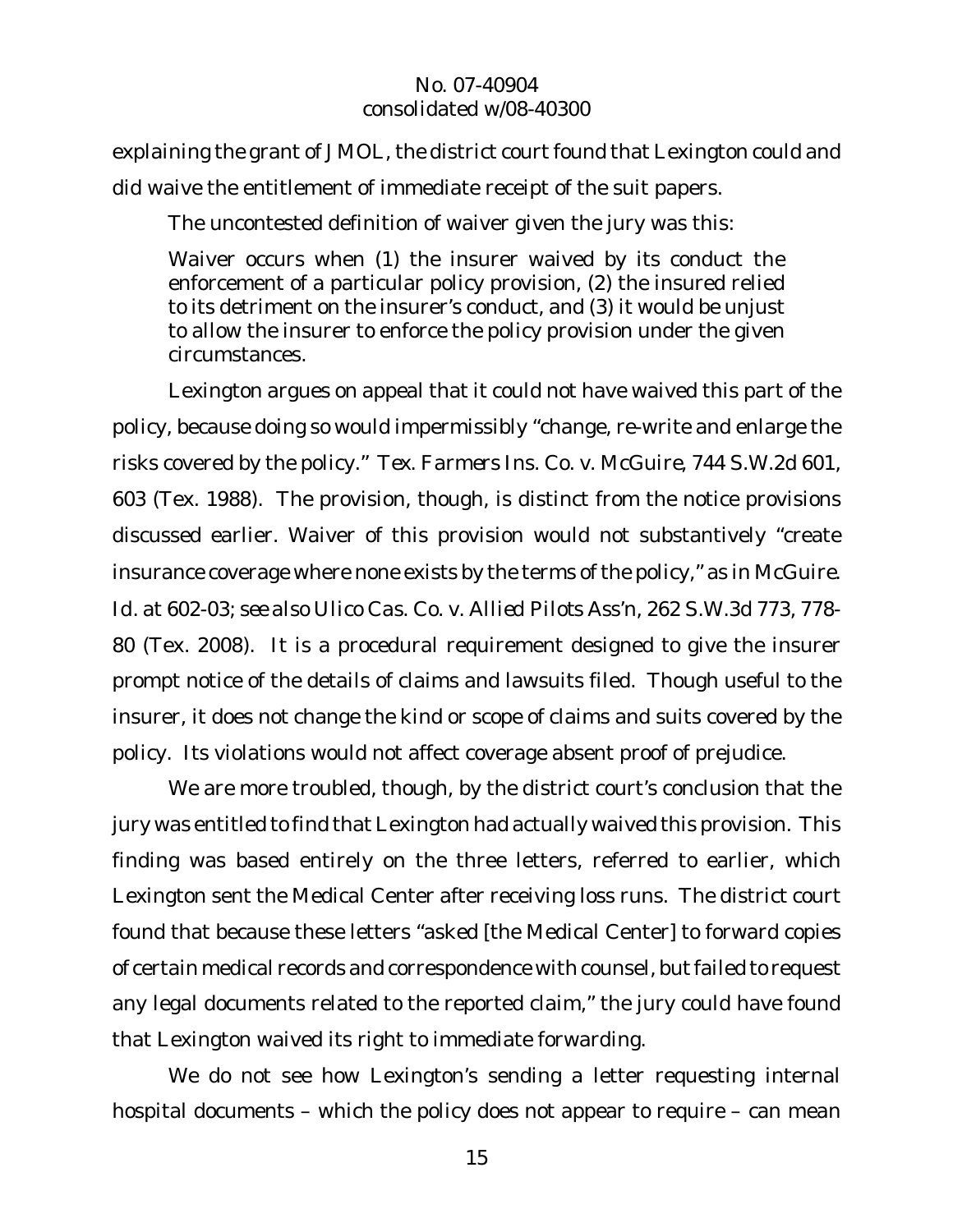that it waived its right to enforcement of an unrelated policy provision requiring immediate production of claim and suit papers. "Waiver is the intentional relinquishment of a right actually known, or intentional conduct inconsistent with claiming that right." *Ulico*, 262 S.W.3d at 778. For all Lexington knew, there were not yet any such papers. The Medical Center has argued, and we agreed, that these letters were usable evidence that Lexington accepted loss runs as notices of claim. But quite differently, the elliptical nature of the loss runs would give Lexington no idea what documents the hospital had in its possession. It had to rely on the Medical Center to fulfill its policy obligations.

If these letters from Lexington that have been found to reveal acceptance of loss runs as notice of claim also constituted waivers of receiving thorough documentation of the claim and any litigation, the insurer would be in a quandary. To avoid this result, perhaps the insurer could restate in all correspondence such other policy provisions as required further information, and state that such information was still needed. No Texas precedent shown to us suggests such a result. It was not reasonable for the jury to find that Lexington waived its rights under this provision. We conclude there was no waiver.

On remand, Lexington will still need to show that it was prejudiced by the Medical Center's failure to abide by this policy provision.

*(5) Texas Insurance Code Claim*

Last, we address the Medical Center's claims for misrepresentation under the Texas Insurance Code. The jury found that Lexington committed an actionable misrepresentation. The district court overturned the verdict and granted a JMOL to Lexington on these claims.

The alleged misrepresentation was a statement, made by Lexington in its January 2004 letter denying the Cornelius claim, that it will deny any claim unless the insured strictly complies with the insurance policy's notice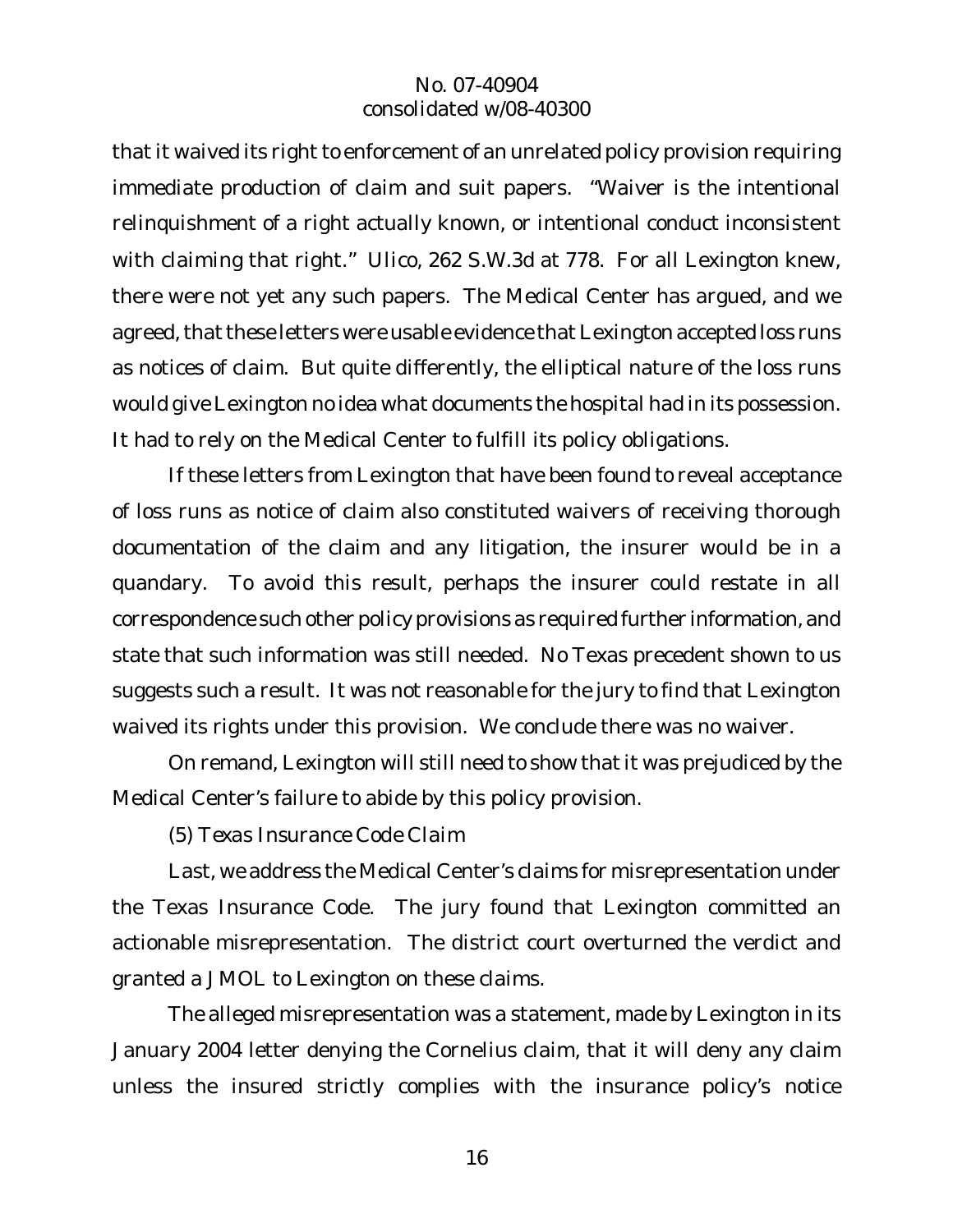requirements. This statement was allegedly false because Lexington's conduct with respect to other claims supported by loss runs indicates that it does not in fact require such strict compliance. Lexington's stated reason for denying the claim would therefore be a sham.

The district court found that there was nothing misleading in Lexington's letter. The letter referred to the Medical Center's failure to report the suit as soon as practicable, and to the failure to forward suit papers immediately. The Medical Center also cited the three letters acknowledging notice of claims on the basis of loss runs as evidence of Lexington's disparate treatment of claims. The district court found, though, that the letters simply acknowledged receipt of claims, while the reasons cited for denial of the Cornelius claim related to distinct policy provisions.

As explained above, the Medical Center, without legitimate dispute, failed to comply with the policy provisions cited in the January 2004 letter. The effect of that noncompliance remains an open issue, though, because of the question of prejudice. In addition, the June 2003 letters that responded to other claims did not create a waiver of the requirement to forward papers immediately. There also was not a waiver of the right to receive notice of the suit.

While the issue of prejudice remains to be determined, the Medical Center cites no Texas case in which an insurer has been held to have committed either intentional or negligent misrepresentation by citing valid reasons for rejecting a claim. Even if the Medical Center ultimately prevails because Lexington was not prejudiced, "mere breach of contract, without more, does not constitute a 'false, misleading, or deceptive act.'" *Crawford v. Ace Sign, Inc.*, 917 S.W.2d 12, 14 (Tex. 1996) (quoting *Ashford Dev., Inc. v. USLife Real Estate Serv.*, 661 S.W.2d 933 (Tex. 1983)). The Medical Center did not show either that the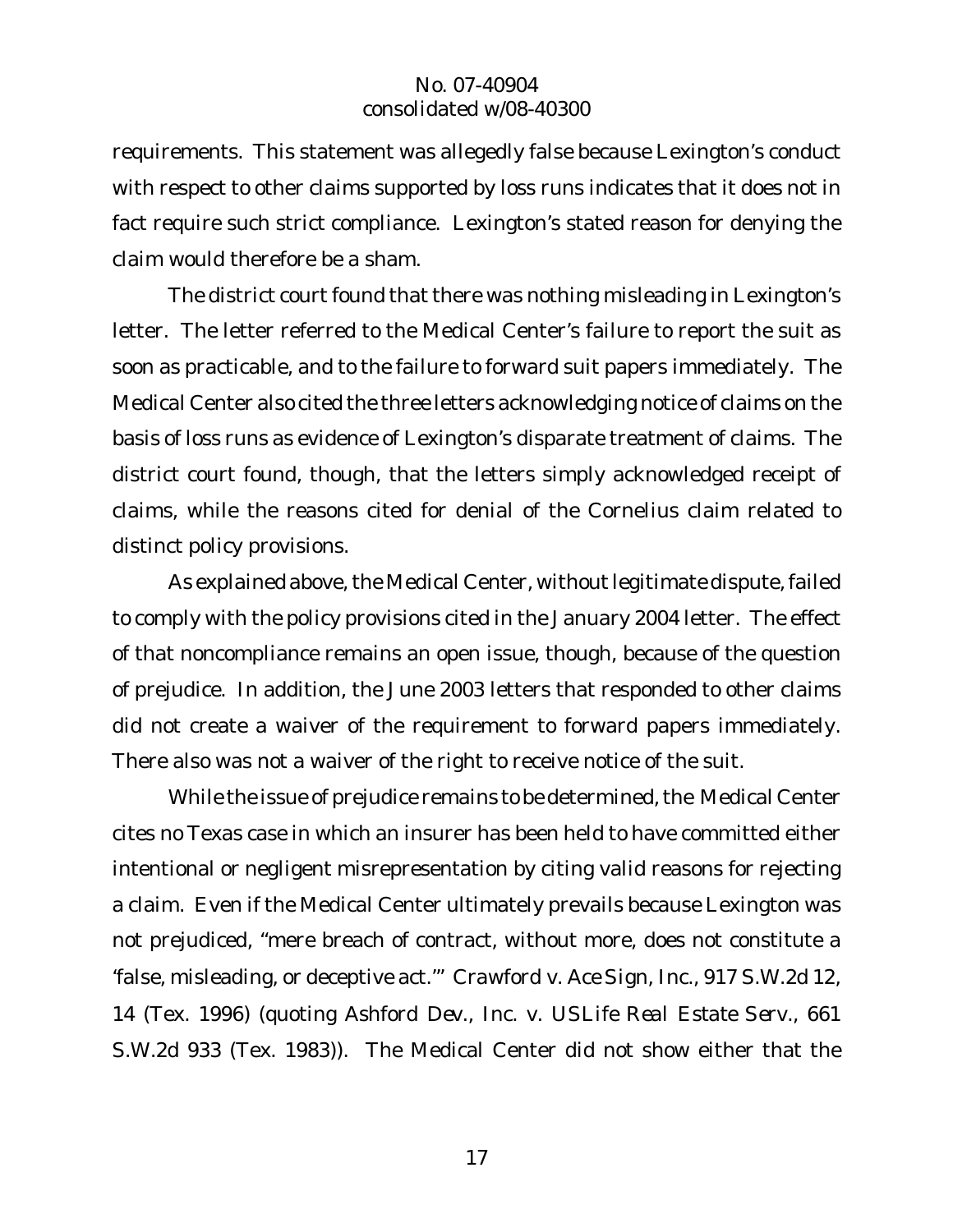statement in the letter was false, or that the statement caused it any damage. The jury's verdict on this point was unsustainable.

## III. CONCLUSION

We have found no error as to some issues. As to others, there is a need for further proceedings. Whether to order further proceedings on all becomes the question. A United States District Court has the right to "grant a new trial on all or some of the issues . . . ." Fed. R. Civ. P. 59(a). This court has the same authority. *Anderson v. Siemens Corp.*, 335 F.3d 466, 475 (5th Cir. 2003).

In using the authority, we should order a new trial on the entire case when the issues on which reversal is granted "cannot be submitted to the jury independently . . . without confusion and uncertainty, which would amount to a denial of a fair trial" to the party whose unfavorable results from the first trial were not reversed. *Id.* (quoting *Gasoline Prod. Co. v. Champlin Ref. Co.,* 283 U.S. 494, 500 (1931)). In different words, a new trial just on part of a case is permitted when "it appears that the issue to be retried is so distinct and separable from the others that a trial of it alone may be had without injustice." *Colonial Leasing of New England, Inc. v. Logistics Control Int'l,* 770 F.2d 479, 481 (5th Cir. 1985) (quoting *Gasoline Prod.*, 283 U.S. at 500). With those principles in mind, we review where we have found error and where we have not.

Using the enumeration of issues that we followed in our earlier analysis, we have sustained the following: (1) that the loss runs constituted sufficient notice of claim under the policy; (2) that the policy required separate notices for the claim and for the suit; and (5) that Lexington was entitled to a JMOL on the Texas Insurance Code claims. We have found error in the district court's conclusions that (3) Lexington did not have to show it was prejudiced by failure to file separate notice of the suit; and (4) that Lexington waived its right to require immediate forwarding of papers related to the suit and claim. We